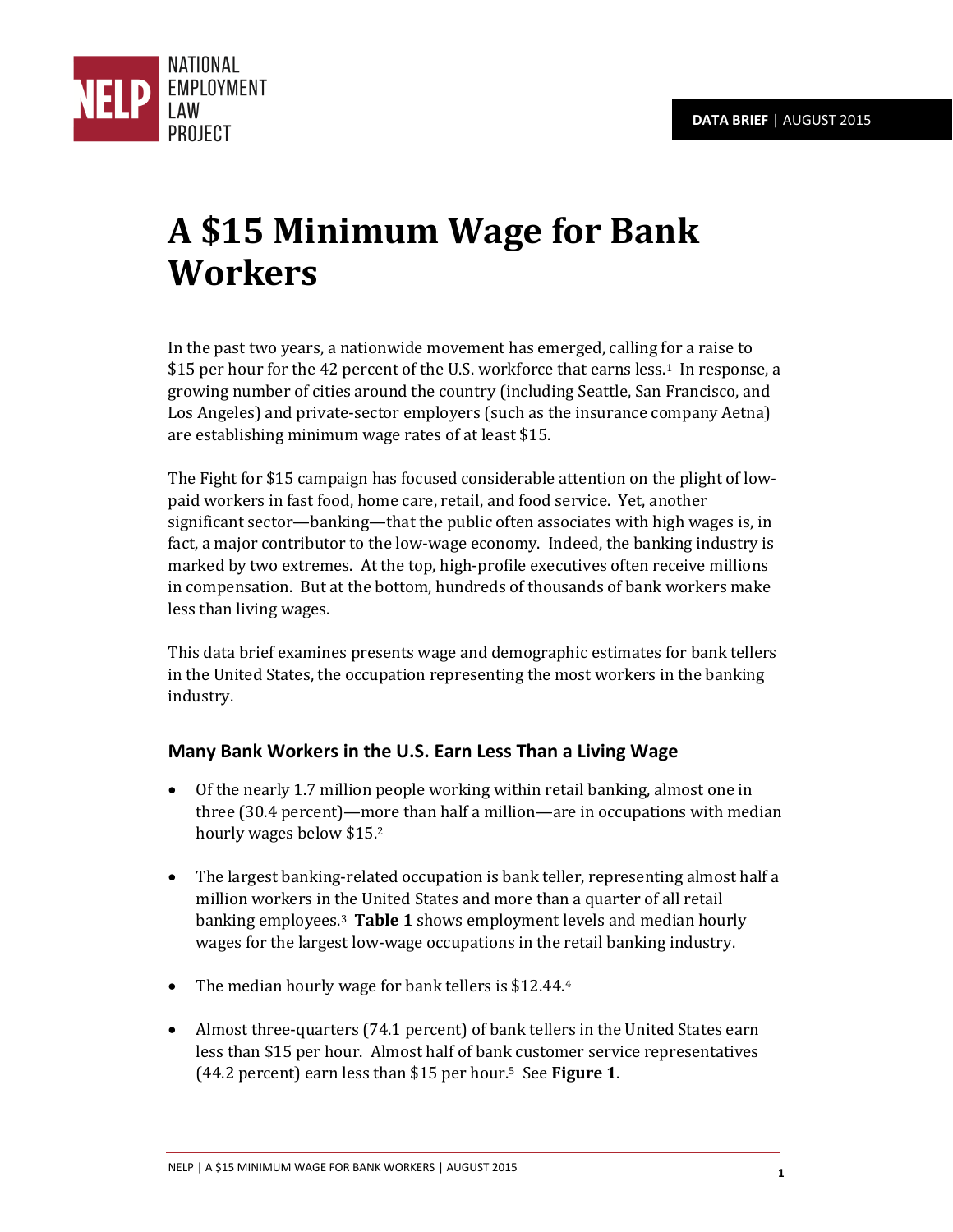

*Source: NELP calculations using a pooled sample of the Current Population Survey Merged Outgoing Rotation Group files 2012-2014.*

- A quarter of bank workers in protective service; installation, maintenance and repair; and production occupations earn \$15 or less.<sup>6</sup>
- Bank tellers have seen the real value of their paychecks diminish. As the cost of living has increased, their wages have stagnated. Real wages for bank tellers declined 3.4 percent between 2009 and 2014.<sup>7</sup>

| $\frac{1}{2}$                                                         |                   |                                     |
|-----------------------------------------------------------------------|-------------------|-------------------------------------|
| <b>Occupation Title</b>                                               | <b>Employment</b> | <b>Median</b><br><b>Hourly Wage</b> |
| Tellers                                                               | 467,900           | \$12.44                             |
| <b>Customer Service Representatives</b>                               | 123,280           | \$15.94                             |
| Loan Interviewers and Clerks                                          | 71,850            | \$17.34                             |
| New Accounts Clerks                                                   | 48,190            | \$16.33                             |
| Bookkeeping, Accounting, and Auditing Clerks                          | 39,610            | \$17.04                             |
| <b>Bill and Account Collectors</b>                                    | 20,700            | \$17.20                             |
| Secretaries and Administrative Assistants, Except Legal and Executive | 20,330            | \$18.22                             |
| Office Clerks, General                                                | 18,100            | \$14.64                             |
| Financial Clerks, All Other                                           | 9,820             | \$18.52                             |
| Credit Authorizers, Checkers, and Clerks                              | 7,710             | \$17.65                             |
| Receptionists and Information Clerks                                  | 5,830             | \$12.93                             |
| Janitors and Cleaners, Except Maids and Housekeeping Cleaners         | 4,070             | \$10.65                             |

**Table 1: Largest Occupations in Retail Banking Industry with Median Wages of Less than \$20 per Hour** 

*Source: Bureau of Labor Statistics May 2014 Occupational Employment Statistics (NAICS 522100—"Depository Credit Intermediation")*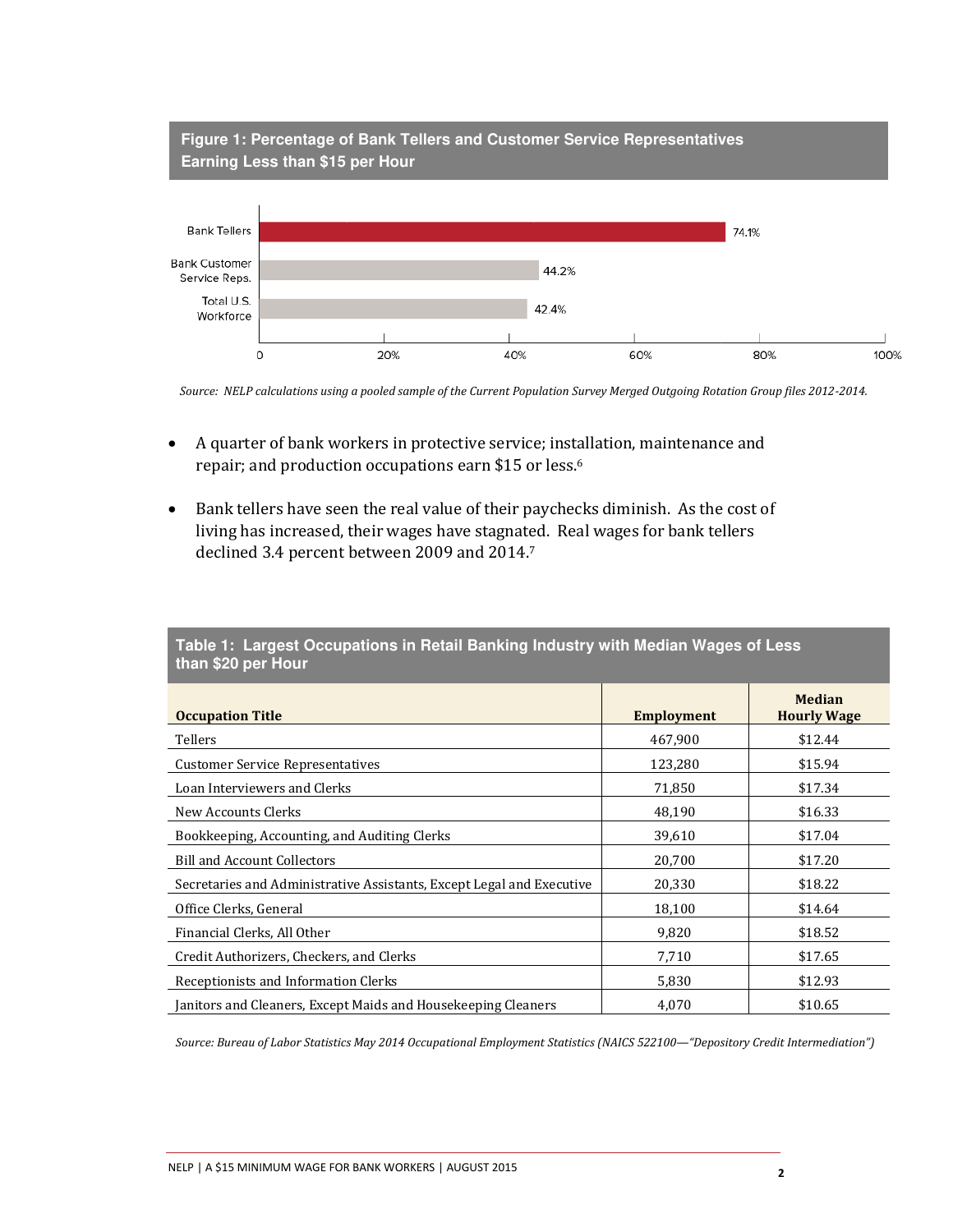#### **Who Works as a Bank Teller in the U.S.?**

- The workforce is overwhelmingly female; more than five in six bank tellers (84.3) percent) are women.8 See **Figure 2**.
- Latinos account for almost 20 percent of bank tellers, while they constitute 16.5 percent of the total U.S. workforce. White workers account for about 61 percent of bank tellers, and they account for 64.5 percent of the total U.S. workforce. African Americans make up slightly more than 11 percent of bank tellers, which is roughly equivalent to their share of the overall workforce.9 See **Figure 3**.

**Figure 2: Women Constitute a Disproportionate Share of Bank Tellers** 



## *Source: NELP calculations using a pooled sample of the Current Population Survey Merged Outgoing Rotation Group files 2012-2014.*



*Source: NELP calculations using a pooled sample of the Current Population Survey Merged Outgoing Rotation Group files 2012-2014.*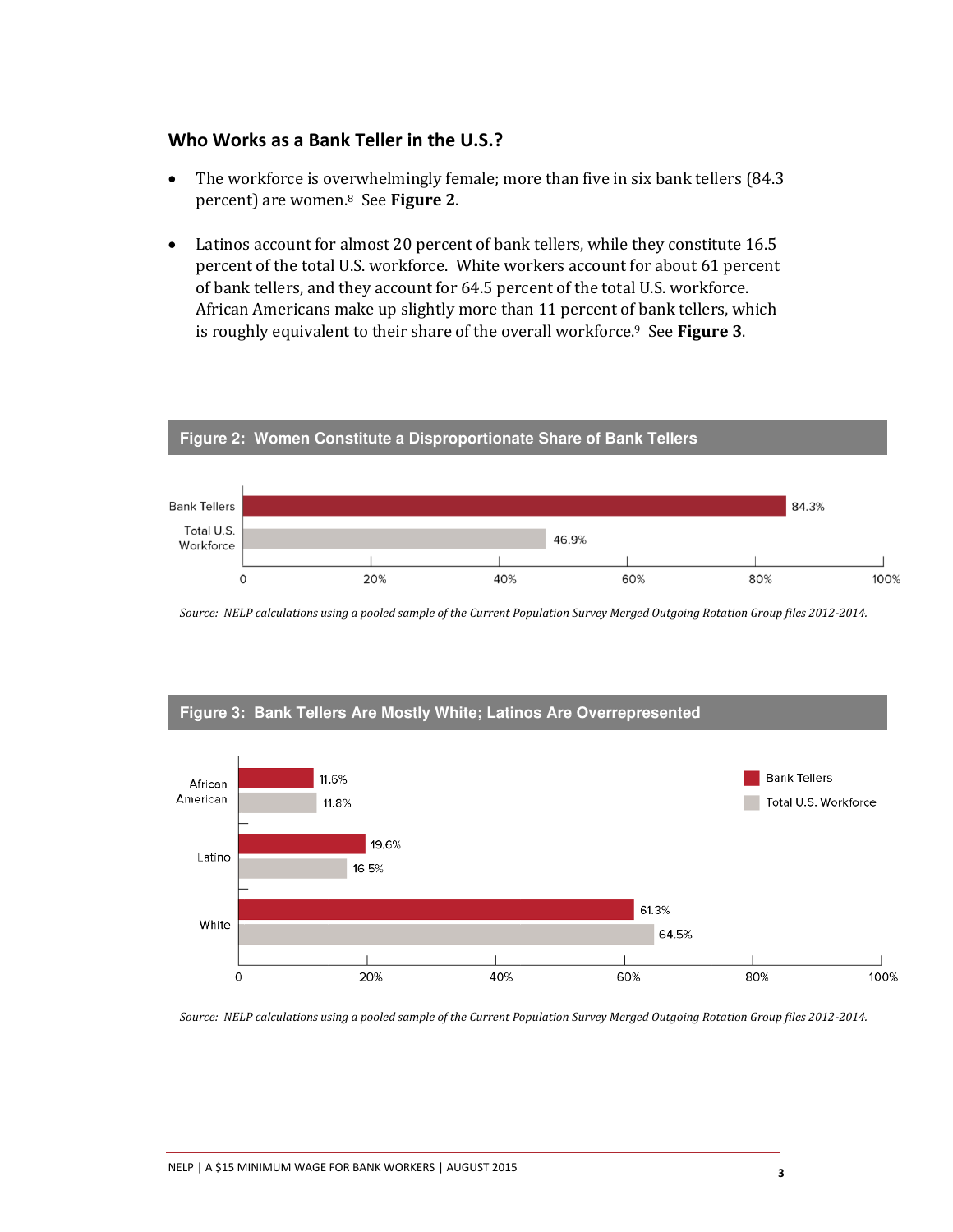#### **Facts about New York State's Bank Workers**

In New York State, banking is a sector that is often associated with Wall Street and high wages. However, it is also major contributor to the low-wage economy.

- In the State of New York, there are 30,250 bank tellers.<sup>10</sup>
- More than half make less than \$15 per hour. The median wage for bank tellers in New York State is \$13.31 per hour.<sup>11</sup>
- A significant portion of bank workers rely on public assistance because their earnings are not enough to make ends meet. According to a recent University of California Berkeley study, nearly 4 in 10 families of bank tellers in New York State (39 percent) are enrolled in one or more public programs such as Medicaid, food stamps, and housing and heating assistance. This compares to 31 percent of the bank teller workforce nationwide and 25 percent of the workforce as a whole.<sup>12</sup>
- The cost of public programs to families of bank tellers in the State of New York exceeds \$100 million per year, accounting for more than a tenth of the \$900 million dollars spent on public assistance for bank workers nationwide each year.<sup>13</sup>

### **A \$15 Minimum Wage for Bank Workers**

A \$15 minimum wage for bank workers would be a first step in raising wages broadly within this sector and easing the disparities between frontline workers' earnings and bank executives' compensation. While a full-time bank teller earns on average about \$25,800 per year, full compensation packages for executives can run in the tens of millions of dollars. For example, in 2014, Capital One Financial, Wells Fargo, and Bank of America awarded their CEOs compensation valued at \$19.6 million, \$19.3 million, and \$13 million, respectively.14 These amounts are each equivalent to more than 500 times the annual earnings of an average bank teller.

A \$15-an-hour wage for bank workers would help improve living standards for a large share of the retail banking workforce, reduce earnings inequality, lessen reliance on public assistance, and help convert an important frontline occupation to a good middle-class job.